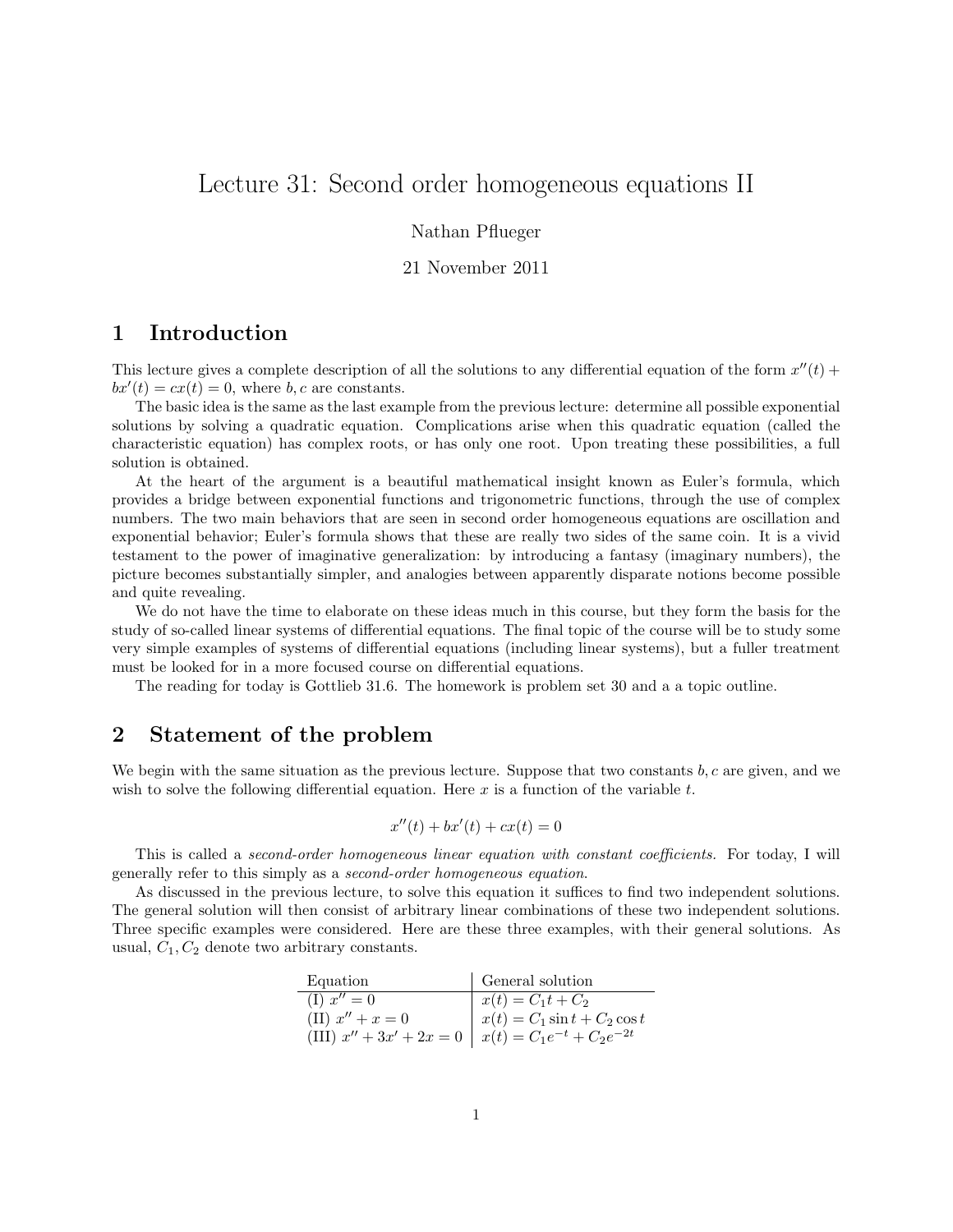In all three cases, the general solution was essentially found by guesswork. In this lecture, we explain how to solve all such equations in a systematic way; the most essential types of behavior are displayed in these three examples, as we shall see.

### 3 The characteristic equation

Recall how we went about solving equation (III): we made a guess that there might be exponential solutions, and then determined what the appropriate exponent should be. In particular, the following was seen to be true:  $x(t) = e^{rt}$  solves  $x'' + 3x' + 2x = 0$  if and only if  $r^2 + 3r + 2 = 0$ . There are two such values of  $r: -2$ and  $-1$ . Therefore there are two such exponential solutions:  $e^{-t}$  and  $e^{-2t}$ .

In general, for any second-order homogeneous equation, the quadratic equation describing which values r will give exponential solutions is called the characteristic equation.

Differential equation: 
$$
x''(t) + bx'(t) + cx(t) = 0
$$
Characteristic equation: 
$$
r^2 + br + c = 0
$$

In general, we have the following fact: a number r is a solution to the characteristic equation if and only if the function  $e^{rt}$  is a solution to the differential equation. Therefore the characteristic equation gives a way to find solutions to the differential equation. If it has two real roots, then it identifies all solutions, as in equation (III). As we shall see, however, it determines all solutions in all other cases as well.

The key is to study the solutions, real or otherwise, to the characteristic equation. We can often find these by hand, via factoring. Alternatively, they can always be found with the quadratic formula, as follows.

$$
r = \frac{-b \pm \sqrt{b^2 - 4c}}{2}
$$

The behavior of the solutions to the differential equation depend on what kind of solutions occur to the characteristic equation. Consider what this looks like in the three main examples that we are considering.

| Differential equation                           |               | Characteristic equation   Roots of characteristic equation |
|-------------------------------------------------|---------------|------------------------------------------------------------|
| $(I) x'' = 0$                                   | $r^2=0$       | $r = 0$ (only one root)                                    |
| (II) $x'' + x = 0$                              | $r^2 + 1 = 0$ | $r = i, r = -i$                                            |
| (III) $x'' + 3x' + 2x = 0$   $r^2 + 3r + 2 = 0$ |               | $r = -1, r = -2$                                           |

Notice that in case (II), the letter *i* denotes the imaginary number  $\sqrt{-1}$ .

These three equations display the three cases which must be understood. Any quadratic equation can either one real root, two reals roots, or two complex roots. We shall consider each case individually.

#### 4 Two real roots

Consider first the situation in equation (III): the characteristic equation has two real roots. In fact, this case is the simplest: each of the two roots gives an exponential solution, and these two solutions together give the general solution.

In symbols: if the characteristic equation has two real roots  $r_1, r_2$ , then the general solution of the differential equation is  $x(t) = C_1 e^{r_1 t} + C_2 e^{r_2 t}$ .

Example 4.1. Consider the following differential equation.

$$
x'' - 8x' + 7x = 0
$$

The characteristic equation is  $r^2 - 8r + 7 = 0$ . This can be factored as  $(r - 1)(r - 7) = 0$ , hence there are two real roots: 1 and 7. Therefore there are two exponential solutions  $x(t) = e^t$  and  $x(t) = e^{7t}$  to this differential equation, and the general solution is  $x(t) = C_1 e^t + C_2 e^{7t}$ .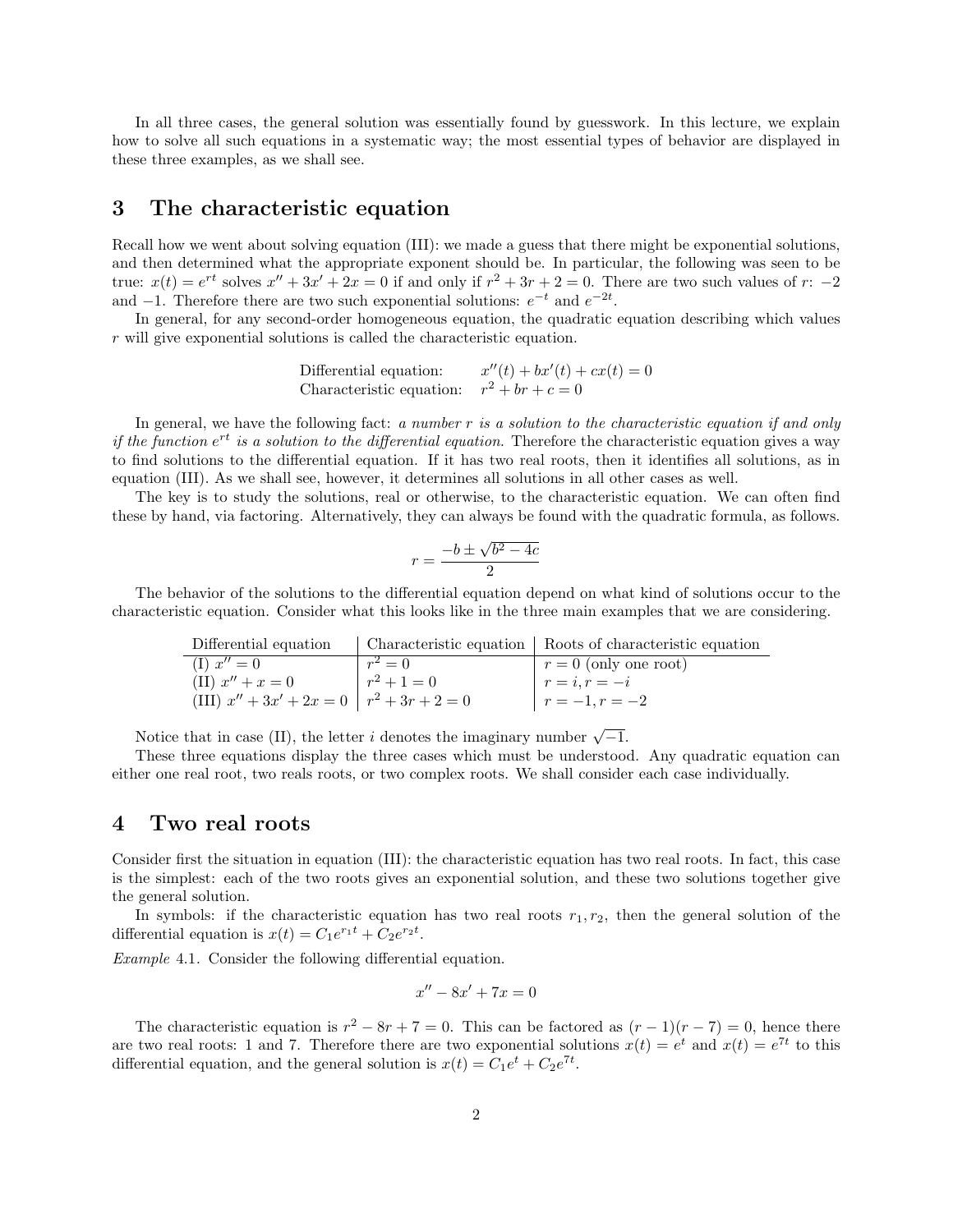### 5 Two complex roots

Consider now what happens when the characteristic equation has two complex roots (i.e. roots that are not real numbers). For example, the characteristic equation of equation (II) has roots i and  $-i$ . As we saw by inspired guessing, two solutions to (II) are  $x(t) = \sin t$  and  $x(t) = \cos t$ . How is this related to the roots of the characteristic equation?

In fact, the relation comes from a rather remarkable insight of Euler<sup>1</sup>. Suppose that we forgot that i was not a real number and tried to claim that  $x(t) = e^{it}$  is a solution to  $x'' + x = 0$ . What could possibly be meant by this? The answer is provided by the following equation, which is referred to as *Euler's formula*.

$$
e^{it} = \cos t + i\sin t
$$

I explain in an appendix various ways to arrive at this formula. The first argument that students usually see is by Taylor series, although this is not the most revealing argument, in my opinion.

What could possibly be meant by a statement like Euler's formula? In one sense, it is merely a definition. What is accomplishes is that it takes a notion that we have been using frequently in calculus – the notion of the exponential function – and decides what it should mean when it is given an imaginary input. The result will in general be a complex number (i.e. a sum of an imaginary and a real number). What makes this definition meaningful is that it respects the most essential properties of the exponential function.

In particular, observe the following: the real component of  $e^{it}$  is cost, and the imaginary component is  $\sin t$ . Both of these, as functions, solve the differential equation  $x'' + x = 0$ . In effect, the function  $e^{it}$  is two functions in one (one for the real part, one for the imaginary), and *both* of these functions solve the original differential equation.

Now, given that the "solution"  $x(t) = e^{it}$  gave us two real solutions for the price of one, will we get two more solutions for the other root of the characteristic equation,  $-i$ ? Actually, we get the same two solutions. Observe that by Euler's formula:

$$
e^{-it} = \cos(-t) + i\sin(-t)
$$
  
=  $\cos t - i\sin t$ 

So again we get two solutions for the price of one: they are  $x(t) = \cos t$  (the real part) and  $x(t) = -\sin t$ (the imaginary part). But essentially these are the same two solutions that we obtained from  $e^{it}$ ; one of them has simply changed sign.

In fact, Euler's formula gives a way to solve any second-order homogeneous differential equation whose characteristic equation has two complex roots. Consider the following examples.

*Example* 5.1. Consider the differential equation  $x'' + 4x' + 13x = 0$ .

The characteristic equation is  $r^2 + 4r + 13 = 0$ . By the quadratic formula, this equation has two complex roots:  $-2 \pm 3i$ . Now, observe that  $e^{(-2+3i)t} = e^{-2t} \cdot e^{3it} = e^{-2t} \cos(3t) + ie^{-2t} \sin(3t)$ . By considering the real and imaginary parts by themselves, we obtain two real solutions to the differential equation.

$$
x(t) = e^{-2t} \cos(3t)
$$
  

$$
x(t) = e^{-2t} \sin(3t)
$$

Therefore, the general solutions is obtained from these two particular solutions.

$$
x(t) = C_1 e^{-2t} \cos(3t) + C_2 e^{-2t} \sin(3t)
$$

This example illustrates the picture that we see in general: solutions to second-order homogeneous equations whose characteristic equation has two complex solutions are a sort of hybrid between exponential and sinusoidal functions. The exponential function determines a rate of decay (or explosion), while the sine and cosine factors determine an oscillation.

 $1$ Leonhard Euler (1707-1783) was a prolific Swiss mathematician. He was one of the first people to realize the importance of the notion of functions within mathematics.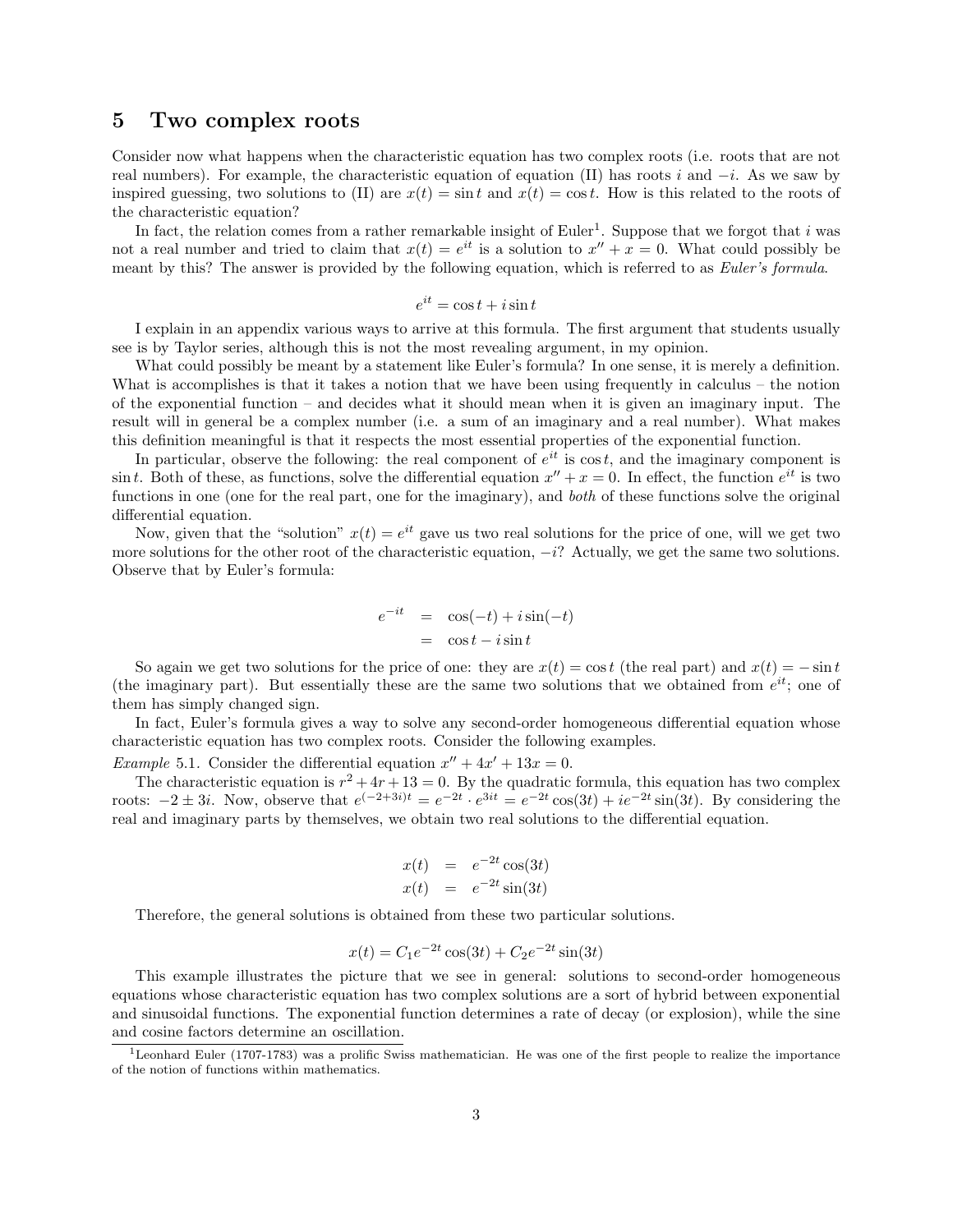#### 6 One real root

The final case is the situation where the characteristic equation has only a single (real) root. The simplest example of this is equation (I), where that characteristic equation is  $r^2 = 0$ , which has only one root  $r = 0$ . This root does, in fact, give a solution  $x(t) = e^{0t}$ , also known as  $x(t) = 1$ . The other solution is, in fact,  $x(t) = t.$ 

It turns out that the behavior of equation (I) really encapsulates what must always happen when the characteristic equation has only one root. This one root will give an exponential solution  $x(t) = e^{rt}$ , and the other solution will be  $te^{rt}$ .

This fact can be seen by doing a clever substitution. Rather than introduce complicated notation to prove this fact in general, I will illustrate the argument with an example. The argument will look exactly the same in all such cases.

Example 6.1. Consider the differential equation  $x'' - 2x' + x = 0$ .

The characteristic equation is  $r^2 - 2r + 1 = 0$ , which factors as  $(r - 1)^2 = 0$ . So there is only one real root:  $r = 1$ . So we obtain only one solution this way:  $x(t) = e^t$ . In fact, another solution is  $x(t) = te^t$ .

To see why this is the case, do the following substation:  $x(t) = e^t u(t)$ . The idea is that we know that  $u(x) = 1$  give one solution to the differential equation, and we are seeking another. Notice that  $x'(t) = e^t u(t) + e^t u'(t)$ , and  $x''(t) = e^t u(t) + 2e^t u'(t) + e^t u''(t)$ . Therefore,  $x''(t) - 2x'(t) + x(t) = e^t u''(t)$ . It follows that  $x''(t) - 2x'(t) + x(t) = 0$  if and only if  $e^t u''(t) = 0$ , which is true if and only if  $u''(t) = 0$ . Of course, the only possibility here is that  $u(t)$  is a linear function. In particular,  $u(t) = t$  is another solution. From this, it follows that  $x(t) = e^t u(t) = t e^t$  is another solutions.

Since  $e^t$ ,  $te^t$  are two independent solutions, combining them gives the general solution.

$$
x(t) = C_1 e^t + C_2 t e^t
$$

Note that when writing up problems on your homework, you do not need to write this substation argument each time. In this case, it suffices to say that  $r = 1$  is the only root of the characteristic equation, so  $x(t) = e^t$ and  $x(t) = te^t$  are both solutions.

#### 7 Summary

The results of this lecture can be summarized as follows.

- 1. Given a second-order homogeneous equation  $x'' + bx' + cx = 0$ , the *characteristic equation* is the equation  $r^2 + br + c = 0$ .
- 2. Real solutions of the characteristic equation correspond to solutions of the differential equation.
- 3. If the characteristic equation has two real solutions  $r_1$  and  $r_2$ , then the general solution of the differential equation is  $x(t) = C_1 e^{r_1 t} + C_2 e^{r_2 t}$ .
- 4. If the characteristic equation has two complex solutions  $\alpha \pm i\beta$ , then the general solution of the differential equation is  $x(t) = C_1 e^{\alpha t} \cos(\beta t) + C_2 e^{\alpha t} \sin(\beta t)$ .
- 5. If the characteristic equation has only one real solution r, then the general solution of the differential equation is  $x(t) = C_1 e^{rt} + C_2 t \cdot e^{rt}$ .

### 8 Commentary

As we have seen, there are three cases that arise from second-order homogeneous equations.

As a first comment: you might worry that this situation will become only more complicated when considering higher-order equations (for example,  $x''' + 7x'' - 2x' + 5x = 0$ ). Although we shall not study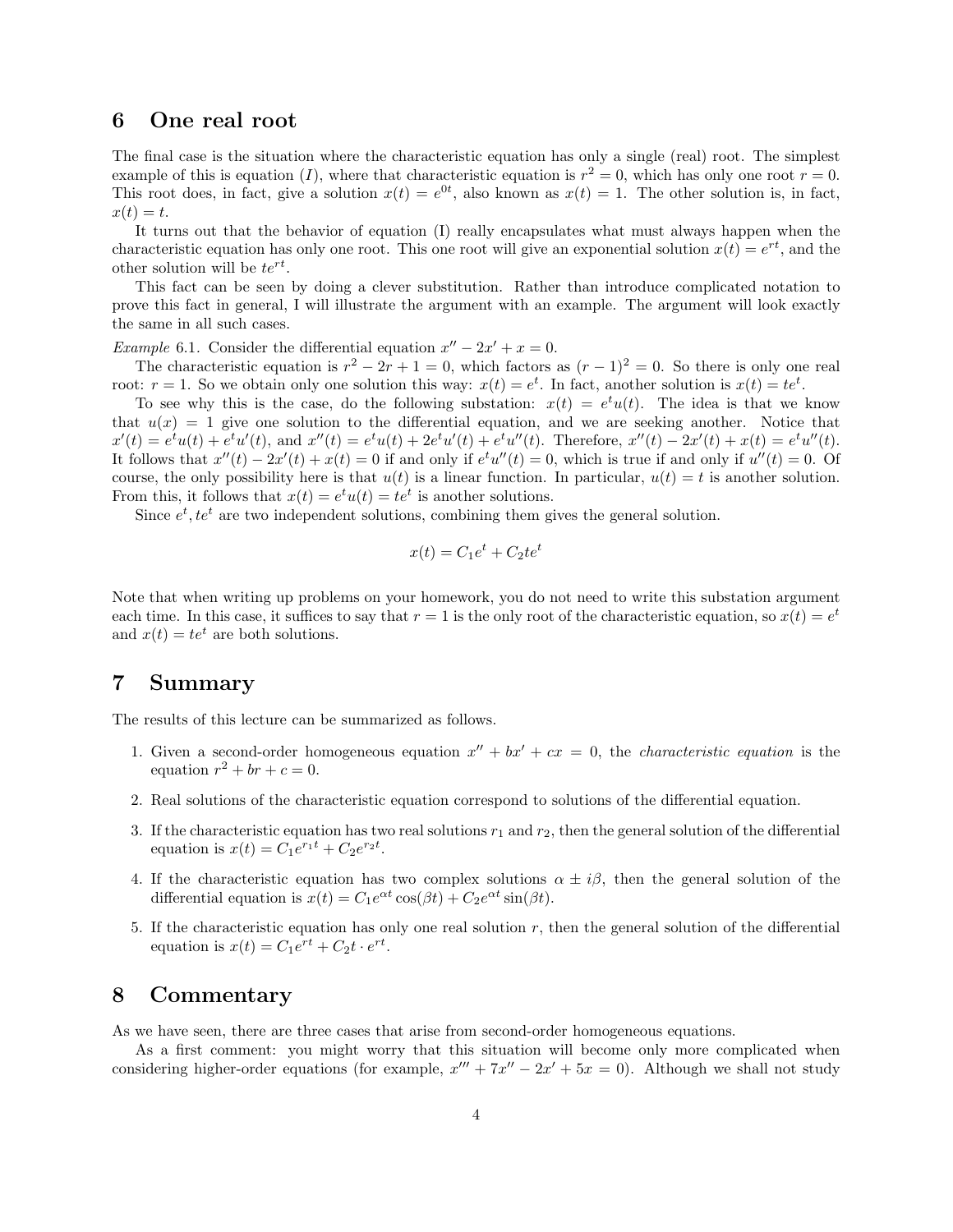such equations in this course, the remarkable fact is the *the situation does not become any more complicated*. Again, there is a characteristic equation. Again, its real solutions give exponential solutions to the differential equation, while its complex solutions gives solutions involving oscillation. No more families of solutions are needed; all of the complexity is already present in the second-order case. Indeed, this is one of the main reasons that we have studied these equations in the first place: they exemplify all of the behavior that becomes important in studying linear differential equations (and linear systems of equations). The fact that the complexity ends at two is essentially what is called the fundamental theorem of algebra.

As a second comment, it is worth revisiting the spring interpretation of second-order homogenous equations, in light of the analysis performed here. In particular, recall that if  $x'' + bx' + cx = 0$  is a differential equation, and  $b$  and  $c$  are positive, then this equation models the motion of a *damped spring*, where the constant c measures the elasticity of the spring (it is called the spring constant), and the constant  $b$  measures how much energy is dissipated to friction as the spring moves (it is called the damping constant).

How do different values of b and c lead to different sorts of solutions? Recall that by the quadratic formula, the roots of the characteristic equation are  $r = \frac{-b \pm \sqrt{b^2-4c}}{2}$ . Whether this are real or complex depends on the *discriminant*  $b^2 - 4c$ . Notice that if  $b = 0$  (no damping), this is negative, and the characteristic equation has two imaginary roots. The solution is simply a sine wave. On the other hand, for b very large,  $b^2 - 4c$ becomes positive, and the characteristic equation has two real roots. In this case, there are two independent exponential solutions; there is no oscillation. This is the case of an over damped spring; there is so much friction that the spring never moved past equilibrium to oscillate. All of this is in line with physical intuition.

My final comment is that there is one central lesson to these past two lectures: that the exponential function is a prototype for the functions that arise in simple (especially linear) differential equations. To understand such differential equations entirely revolves around understanding the exponential function, in both its real and complex guises.

# 9 Appendix: Euler's formula

There are several ways to conceive of Euler's remarkable formula.

$$
e^{it} = \cos t + i\sin t
$$

Perhaps the easiest route to explain (though in my opinion, ultimately the least revealing route) is via Taylor series.

The most reasonably definition of  $e^t$  is this: it is the unique function that is equal to its own derivative and is equal to 1 at  $t = 0$ . This forces the following Taylor expansion onto us.

$$
e^{t} = 1 + t + \frac{1}{2}t^{2} + \frac{1}{3!}t^{3} + \frac{1}{4!}t^{4} + \frac{1}{5!}t^{5} + \cdots
$$

This Taylor series is so essential to the nature of  $e^t$  that is is unimaginable to part with it in any situation. In particular, it should also be true for imaginary inputs. Lets see what results from this. Notice that  $i^2 = -1$ , so  $i^3 = -i$  and  $i^4 = 1$ . Therefore:

$$
e^{it} = 1 + it + \frac{1}{2}(it)^2 + \frac{1}{3!}(it)^3 + \frac{1}{4!}(it)^4 + \frac{1}{5!}(it)^5 + \cdots
$$
  
= 1 + it - \frac{1}{2}t^2 - i\frac{1}{3!}t^2 + \frac{1}{4!}t^4 + i\frac{1}{5!}t^5 + \cdots  
= (1 - \frac{1}{2}t^2 + \frac{1}{4!}t^4 - \cdots) + i(t - \frac{1}{3!}t^3 + \frac{1}{5!}t^5 - \cdots)

Of course, these real and imaginary parts are easy to recognize as the Taylor series for the usual trigonometric functions. Euler's formula results.

A second explanation of Euler's formula can begin with the knowledge that  $C_1 \sin t + C_2 \cos t$  is the general solution to  $x''(t) + x(t) = 0$ . Now, whatever  $e^{it}$  is, it must certainly have derivative  $ie^{it}$  and thus second